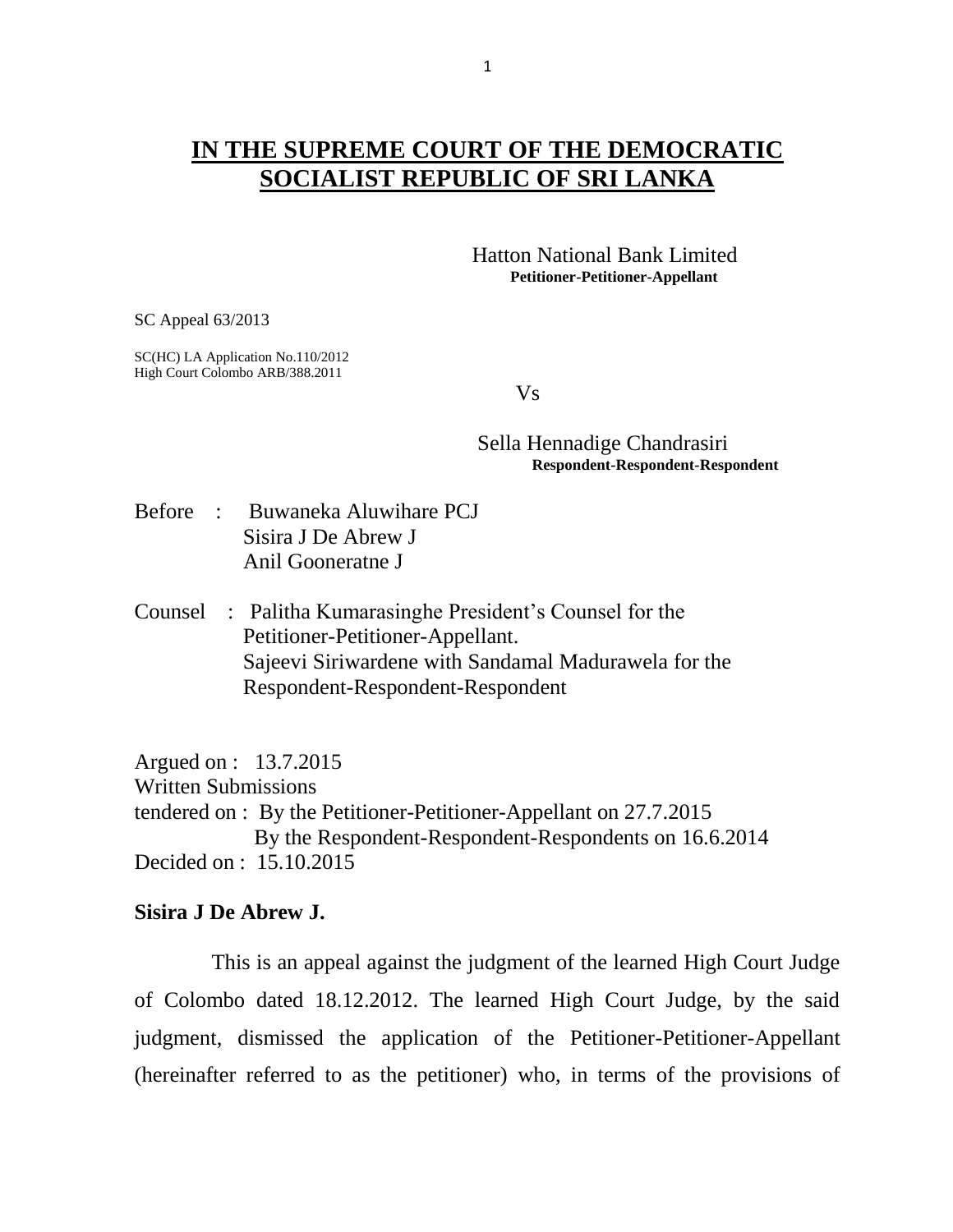Section 31 of the Arbitration Act No 11of 1995, made an application to enforce the arbitral award dated 17.12.2010. Being aggrieved by the said judgment the petitioner has appealed to this court. This court, by its order dated 5.4.2013, granted leave to appeal on questions of law set out in paragraphs 26(1), 26(2), 26(4), 26(5), 26(7) and 26 (9) of the petition of the petitioner dated 31.12.2012 which are reproduced below.

1. Did the learned High Court Judge err in law in failing to appreciate that in the absence of an application to set aside the award in question in terms of Section 32 of the Arbitration Act No 11of 1995, the High Court, in law, is bound to enforce the award?

2. Did the learned High Court Judge err in law in failing to appreciate or in failing to give proper effect to the provisions of Section 31(6) the Arbitration Act No 11of 1995?

**3.** Did the learned High Court Judge err in law in failing to appreciate that the arbitration proceedings are not "actions" within the meaning and for the purpose of the Civil Procedure Code and consequently, the provisions of Section 406 of the Civil Procedure Code has no application to such arbitration proceedings?

**4.** Did the learned High Court Judge err in law in holding that the arbitration proceedings in the application before the High Court are prescribed in law when the provisions of the Prescription Ordinance has no application to the arbitration proceedings.

**5.** Did the learned High Court Judge err in law in holding that suppression of a material fact disentitles the Petitioner to relief under Section 31 of the Arbitration Act No.11 of 1995 when the remedy provided by Section 31 of the Arbitration Act No 11of 1995 is not a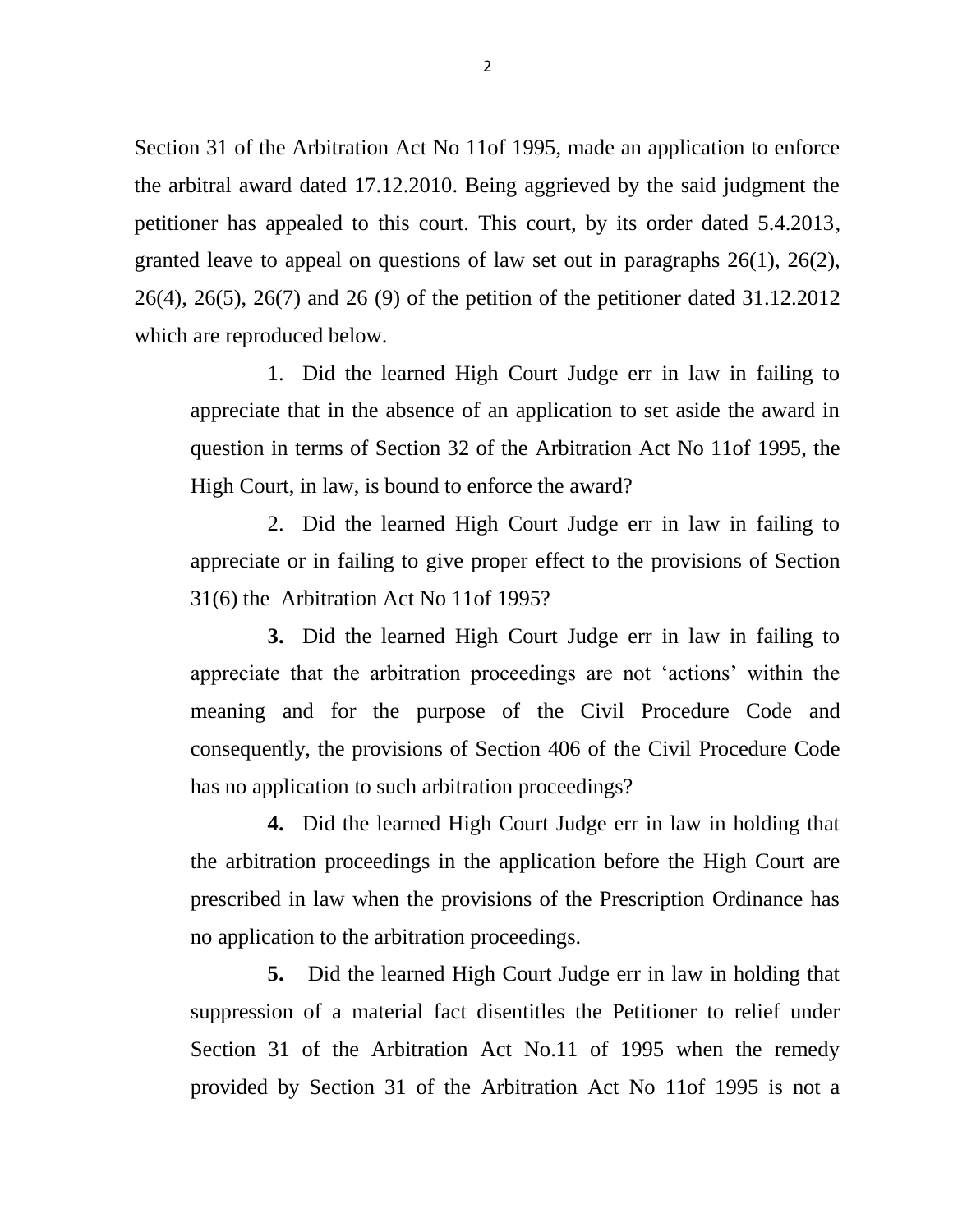discretionary or equitable relief but is a right given by law to a party to an arbitration agreement pursuant to which an arbitral award is made?

**6.** Did the learned High Court Judge err in law in ordering ""penal costs" against the Petitioner in a sum of Rs.100,000/- when the law does not provide such a penalty?

The Respondent-Respondent (hereinafter referred to as the Respondent) obtained financial facilities from the Petitioner amounting Rs.925,000/- upon an agreement signed by both parties on 3.4.1997. The Respondent, by the said agreement agreed to repay the said amount with interest in 48 installments. Since the Respondent defaulted repayment of the said financial facilities, the Petitioner terminated the agreement and filed an action in the District Court of Monaragala. However the said case was dismissed by the District Judge on 3.12.2008 as the Petitioner failed to pursue the action. Thereafter the petitioner by writing dated 14.12.2009 gave due notice to the Respondent that he would refer the dispute to arbitration and requested him to respond to the said notice in terms of clause 25 of the agreement. As the Respondent failed to respond to the said notice, the dispute was taken up before the sole arbitrator appointed by the Petitioner. The Arbitration centre, by letter dated 17.8.2010, informed the Petitioner and the Respondent the date, time and place of the inquiry of the arbitration and requested the parties to be present on the said dtae. The Respondent did not respond to the said notice. Thereafter the evidence was led before the Arbitrator and he (the Arbitrator), by his award dated 17.12.2010, made an order that the Respondent should pay Rs. 1,241,917/20 together with interest at the rate of 36% per annum.

 Arbitration centre, by letter dated 23.12.2010, communicated the award to the Petitioner and the Respondent. The Petitioner, acting in terms

3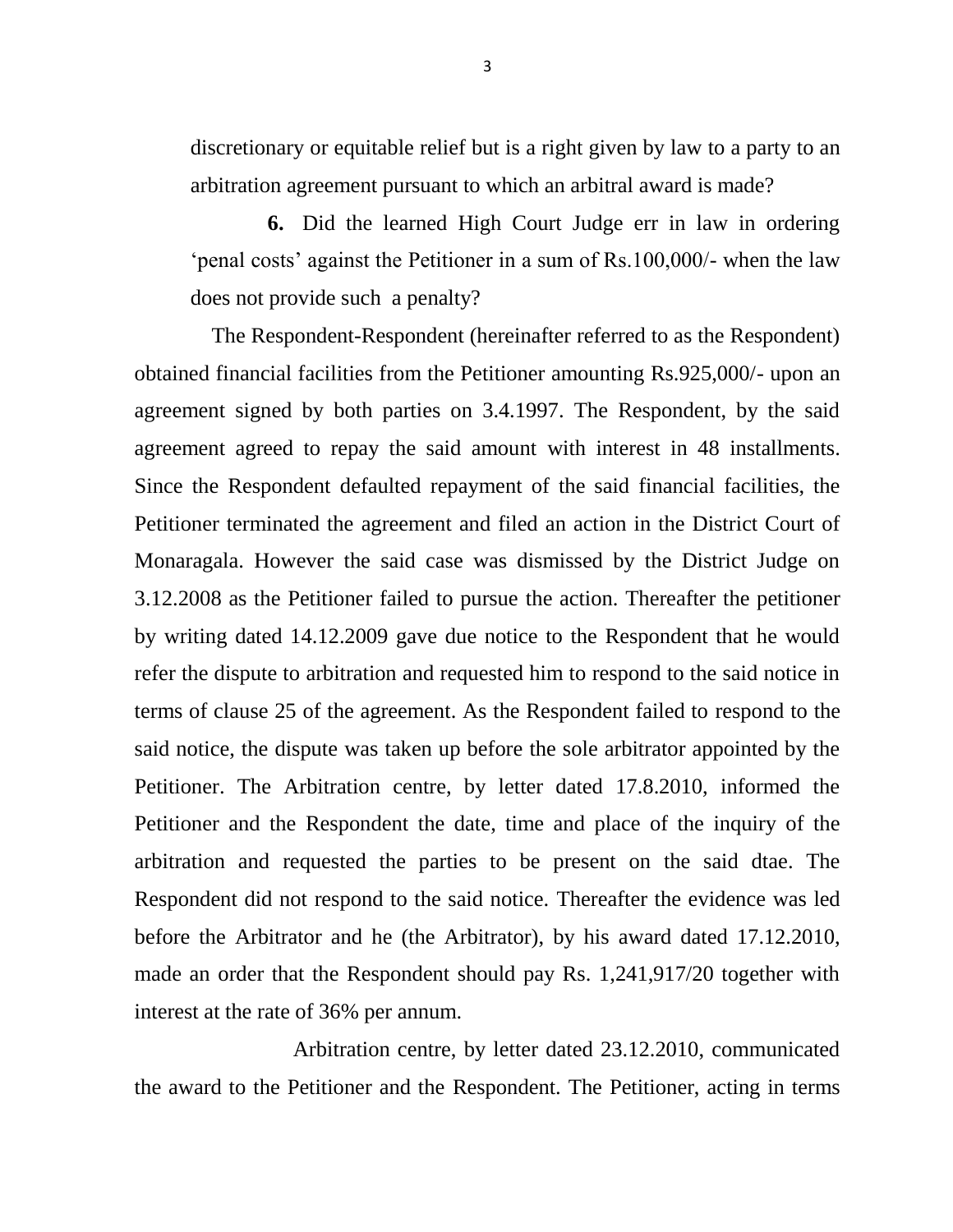of Section 31 of the Arbitration Act No.11 of 1995, filed an application in the High Court of Colombo for enforcement of the arbitral award. The learned High Court Judge, by his judgment dated 8.12.2012, dismissed the application and awarded penal cost amounting to Rs.100,000/-. Being aggrieved by the said judgment, the Petitioner has appealed to this Court. The learned High Court Judge observed the following grounds in refusing the said application.

1. As the Petitioner"s case, filed in the District Court of Monaragala with regard to the same dispute, had been dismissed by the District Court, he is precluded from filing subsequent action regarding the same dispute.

2. The Petitioner by opting to institute action in the District Court of Monaragala is thereby prevented from referring the same dispute to arbitration.

3. The Petitioner has not disclosed to the Arbitrator the fact that action had been filed in the District Court of Monaragala.

4. The Petitioner"s cause of action is prescribed in law and is therefore incapable of being referred to Arbitration and therefore the reference to arbitration is null and void.

5. The arbitral award is null and void in law as it had been obtained by misrepresentation, suppression of facts and fraudulent means.

6. The application for enforcement of the arbitral award has been made fraudulently and maliciously.

Learned President"s Counsel for the Petitioner contended that the learned High Court Judge could not have considered the above grounds in view of Section 31(6) of the Arbitration Act. Learned Counsel for the Respondent

4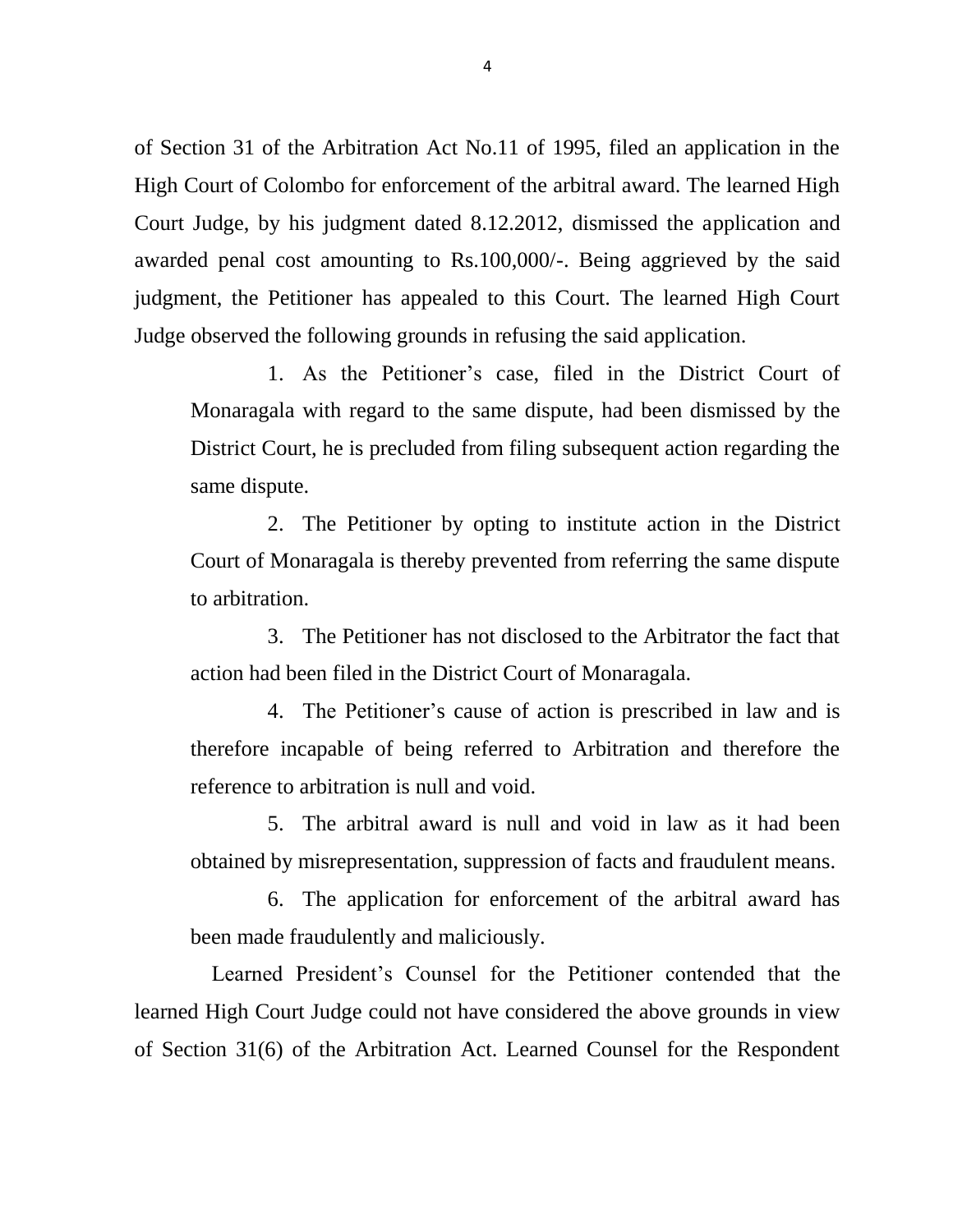however contended that that the above grounds could be considered by the Learned High Court Judge. I now advert to the above contentions.

 It is significant to note that the Respondent has not made an application to set aside the arbitral award in terms of Section 32 of the Act. How does a person affected by an arbitral award seek to set aside such an award? What is the procedure that he should adopt? The answers to the above questions are found in Section 32 of the Arbitration Act which is reproduced below.

"(1) An arbitral award made in an arbitration held in Sri Lanka may be set aside by the High Court, on application made therefore, within sixty days of the receipt of the award

(a)where the party making the application furnishes proof that-

(i) a party to the arbitration agreement was under some incapacity or the said agreement is not valid under the Law to which the parties have subjected it or, failing any indication on that question, under the law of Sri Lanka ; or

(ii) the party making the application was not given proper notice of the appointment of an arbitrator or of the arbitral proceedings or was otherwise unable to present his case ; or

(iii) the award deals with a dispute not contemplated by or not falling within the terms of the submission to arbitration, or contains decisions on matters beyond the scope of the submission to arbitration:

 Provided however that, if the decision on the matters submitted to arbitration can be separated from those not so submitted ,only the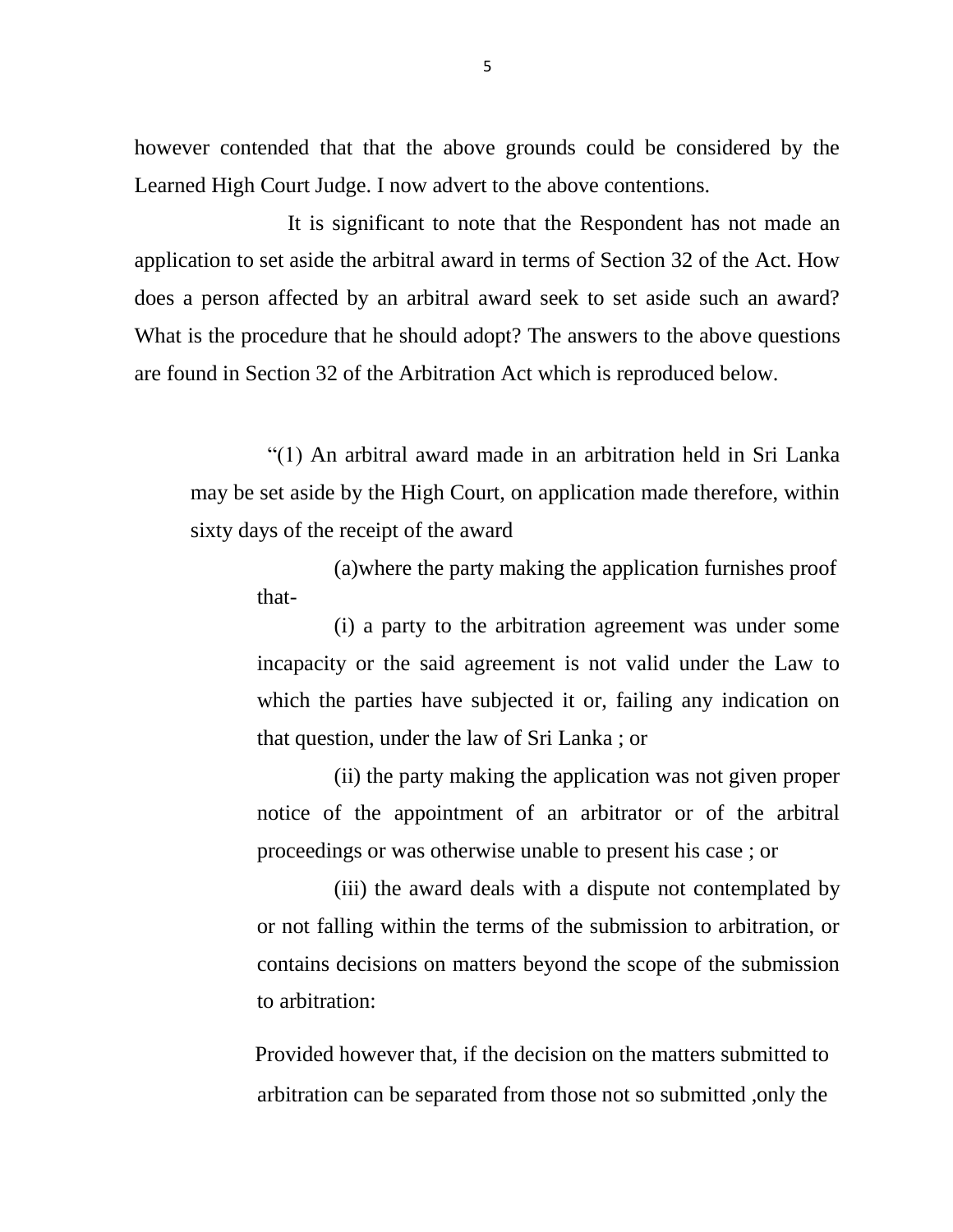part of the award which contains decisions on matters not submitted

to arbitration may be set aside; or

(iv)the composition of the arbitral tribunal or the arbitral procedure was not in accordance with the agreement of the parties, unless such agreement was in conflict with the provisions of this Act, or, in the absence of such agreement, was not in accordance with the provisions of this Act: or

(b) where the High Court finds that

(i) the subject matter of the dispute is not capable of settlement by arbitration under the law of Sri Lanka ; or

(ii) the arbitral award is in conflict with the public policy of Sri Lanka.

(2) Where an application is made to set aside an award, the High Court may order that any money made payable by the award shall be brought into Court or otherwise secured pendning the determination of the application."

 An examination of Section 32 of the Arbitration Act reveals that if a person is dissatisfied with the arbitral award which was made against him, such person must, within sixty days of the award, make an application to the High Court to set aside the award and he must establish one of the grounds set out in Section 32 of the Arbitration Act. It has to be stated here that the Respondent had not made an application to the High Court under section 32 of the Arbitration Act. The Petitioner filed the application in the High Court for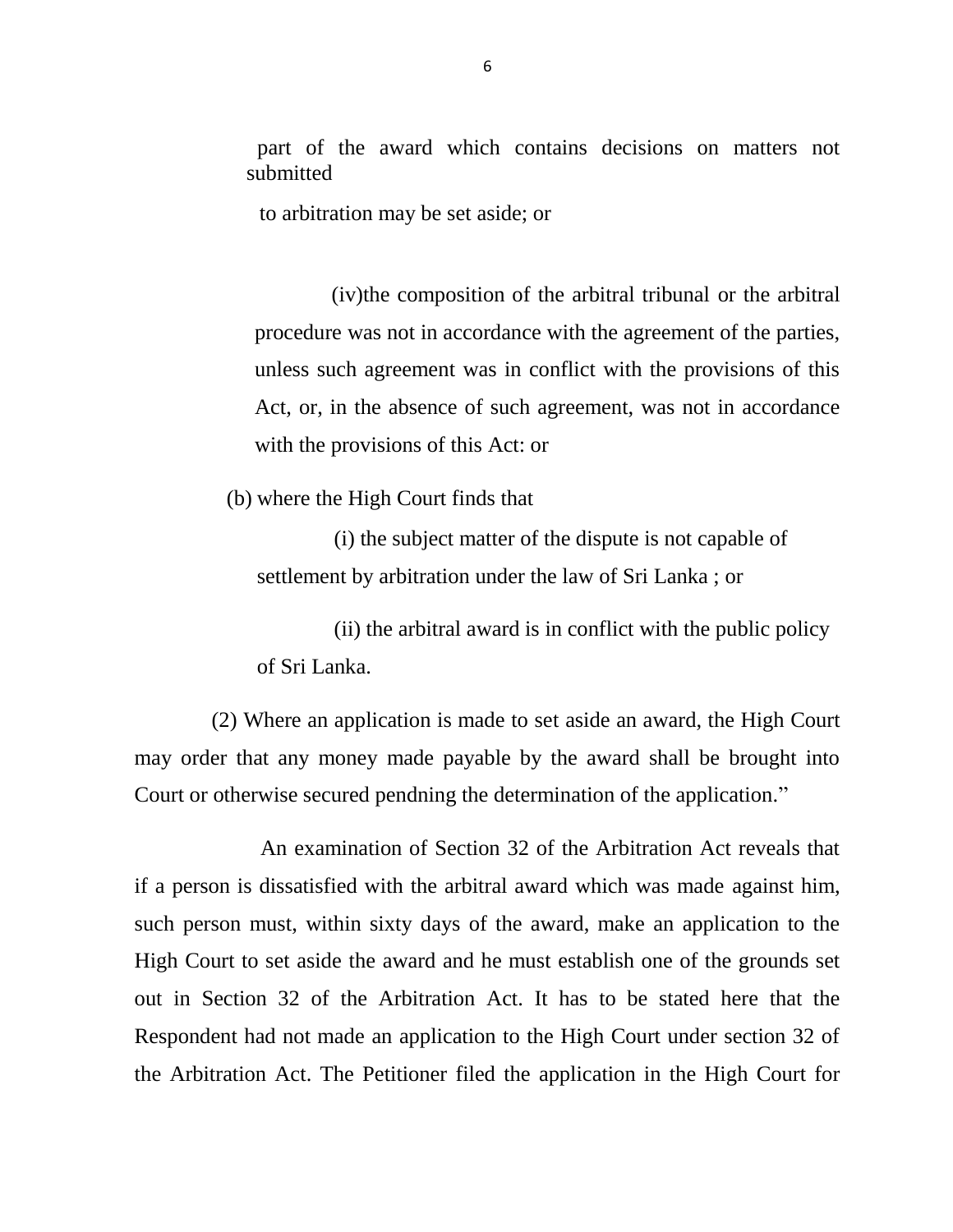enforcement of the arbitral award under Section 31 (6) of the Act. In order to arrive at the correct decision in this case, it is necessary to consider Section 31(1) and 31 (6) of the Arbitration Act which are reproduced below.

Section 31(1) of the Arbitration Act

"A party to an arbitration agreement pursuant to which an arbitral award is made may, within one year after the expiry of fourteen days of the making of the award, apply to the High Court for the enforcement of the award."

Section 31 (6) of the Arbitration Act:

"Where an application is made under subsection (1) of this section and there is no application for the setting side of such award under section 32 or the court sees no cause to refuse the recognition and enforcement of such award under the provisions contained in Section 33 and 34 of this Act it shall on a day of which notice shall be given to the parties, proceed to file the award and give judgment according to the award. Upon the judgment so given a decree shall be entered."

It is undisputed that the Petitioner filed an application under Section 31 (1) of the Arbitration Act (hereinafter referred to as the Act) within the time stipulated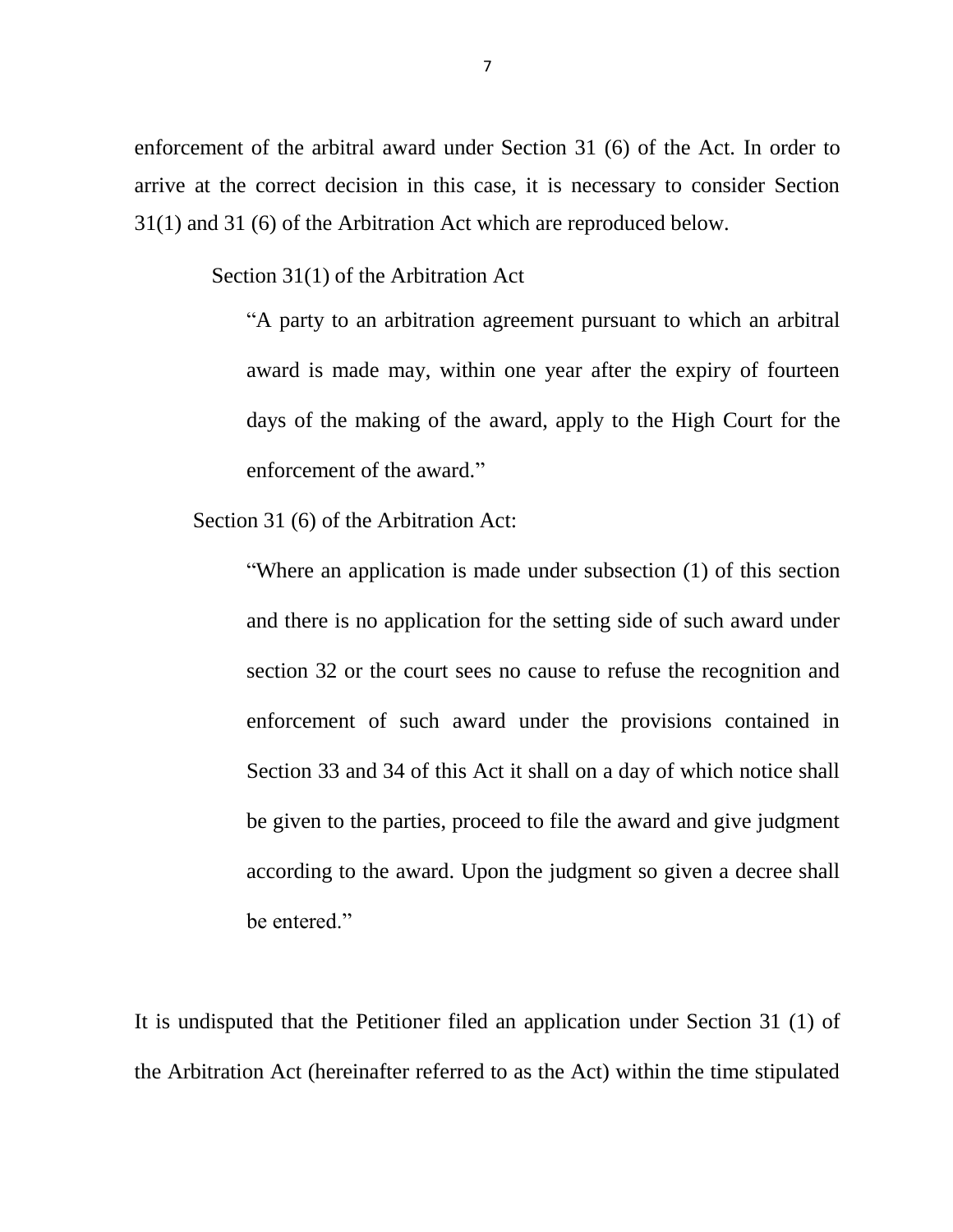in the said section. It is also undisputed that the High Court issued notice to the parties in terms of Section 31(6) of the Act.

When I consider Section 31(6) of the Act, it appears that when an application is made under Section 31 (1) of the Act for the enforcement of the arbitral award, the High Court Judge must, before making an order under Section 31(6) of the Act, be satisfied that

- (1) there is no application for the setting aside of the arbitral award under Section 32 of the Act. OR
- (2) court sees no cause to refuse the recognition and enforcement of such award under the provisions contained in Section 33 and 34 of the Act.

An examination of Section 31(6) of the Act reveals that that the High Court, in an application made under Section 31(1) of the Act, cannot go beyond the above limits and that the High Court cannot consider any other grounds other than the grounds referred to above. In my view, in the absence of an application to set aside the arbitral award in terms of Section 32 of the Act, the High Court, in law, is bound to enforce the award.

 Sections 33 and 34 of the Act deal with foreign arbitration. The arbitral award in question in this case is not a foreign arbitral award. It was made in Sri Lanka. Therefore the second criterion cited above has no application to the present case. It is undisputed that there was no application before the High Court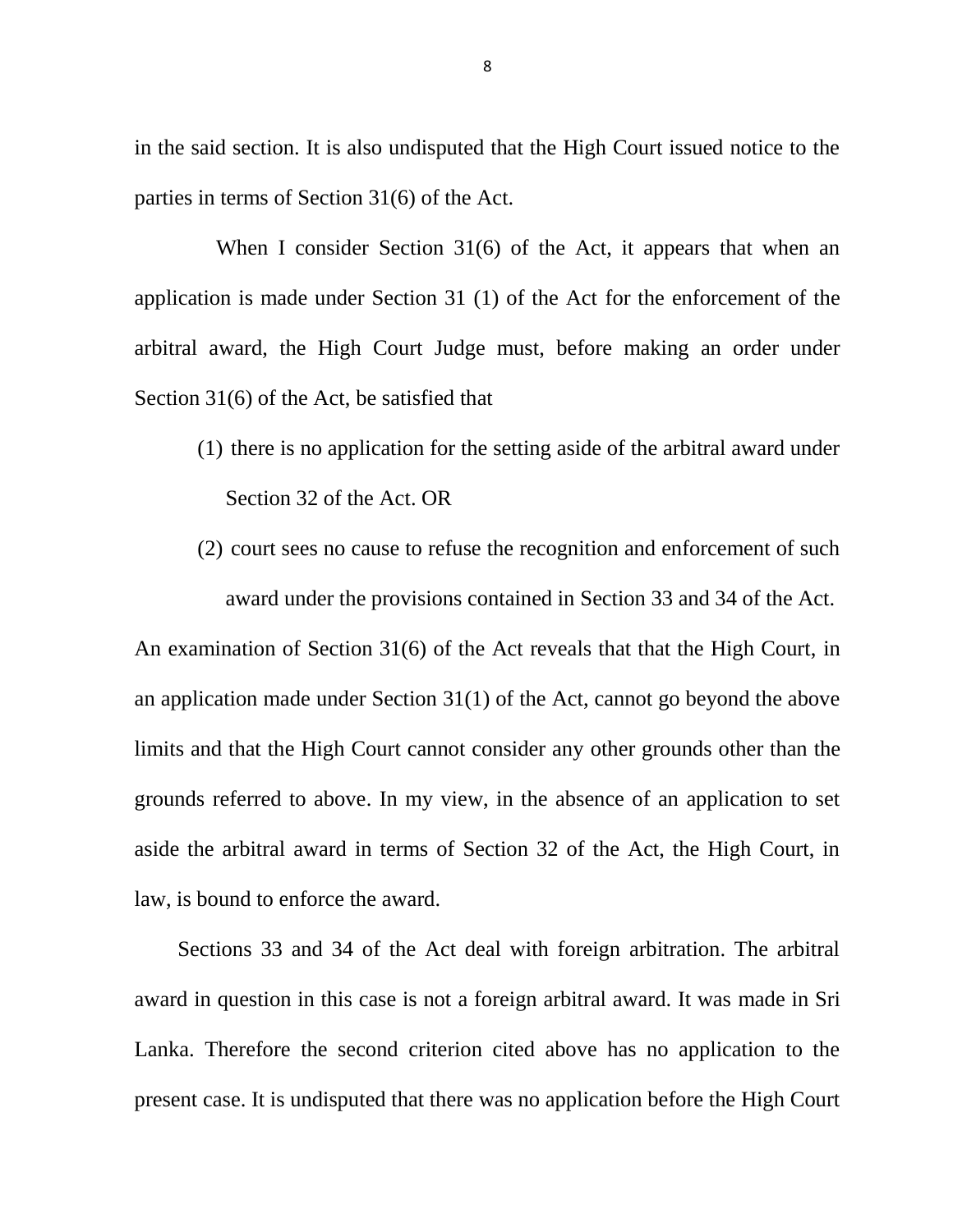for the setting aside of the arbitral award in terms of Section 32 of the Act. When I consider the above matters, I am of the opinion that the learned High Court Judge was wrong when he considered the grounds set out in his judgment which I have stated in this judgment.

 Learned counsel for the Respondent tried to contend that in England, India and Malaysia ground of prescription is considered in an application for enforcement of arbitral award. I would like to state here that in those countries the relevant Acts have brought legal provisions to the effect that plea of prescription would apply to an application for enforcement of arbitral award. But the Arbitration Act in Sri Lanka does not contain such provisions.

 The learned High Court Judge, in his judgment, has ordered penal costs against the Petitioner in a sum of Rs.100,000/-. In my view the law does not provide for imposition of such a penalty. The penalty costs ordered by the learned High Court Judge cannot be permitted to stand.

In view of the above reasons, I answer the  $1<sup>st</sup>$ ,  $2<sup>nd</sup>$  and  $6<sup>th</sup>$  questions of law in favour of the Petitioner. In view of the reasons given in this judgment, it is not necessary to answer  $3^{rd} 4^{th}$  and  $5^{th}$  questions of law raised by the Petitioner.

 For the above reasons, I hold the view that the judgment of the learned High Court Judge cannot be permitted to stand. I therefore set aside the judgment of the learned High Court Judge dated 18.12.2012.

9